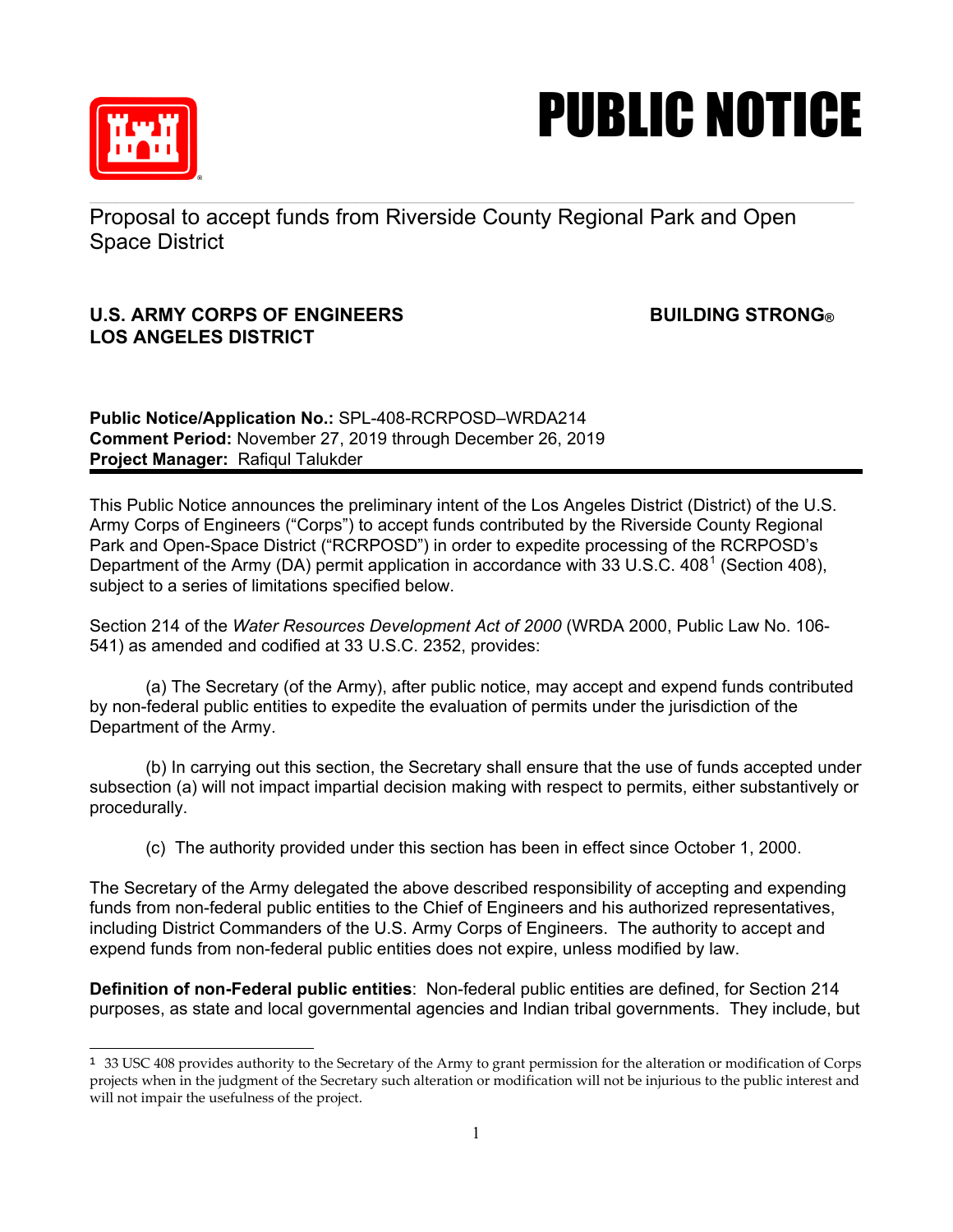are not limited to, local transportation agencies desiring to expedite highway projects, port authorities wanting permits expedited for marine terminals, flood and storm water management agencies, and governmental economic development agencies seeking to expedite permit applications for certain kinds of work, including industrial or commercial development. The RCRPOSD meets this definition.

**How the Los Angeles District would expend the funds**: The District's Operation and Maintenance budget is funded through the Corps' Civil Works program in the annual Federal budget. Additional funds would be received by the District from RCRPOSD and would be added to the Operation and Maintenance budget, in accordance with the provisions of Section 214 of WRDA 2000. The District would establish a separate account to track receipt and expenditure of the funds in the Corps of Engineers Financial Management System. With the supplemental funding, the District would pay for support services, both technical and administrative. District personnel would charge their time against a specific account when working on RCRPOSD's permit applications.

**Activities for which funds will be expended**: Funds would be expended primarily on the labor and overhead of the District's personnel evaluating the permit applications submitted by RCRPOSD. Such permit processing activities would include, but not be limited to, the following: technical analyses and writing, real estate evaluation, risk analysis, copying or other administrative support tasks, acquisition of GIS data, site visits, training, travel, coordination activities, additional personnel (including supportingadministrative staff), technical contracting, environmental documentation preparation and review. Funds will not be used for drafting, negotiating, or issuing any necessary real estate instruments.

If RCRPOSD's funds are fully expended and are not renewed, any remaining tasks necessary to complete processing of the permit application would be handled like those of any other nonparticipant, subject to the availability of Federal funds.

**Procedures to be used to ensure impartial decision-making**: Approval of RCRPOSD's Section 408 permit application may be at the Director of Civil Works level or at the District Commander level, depending on the estimated magnitude of the impacts of the proposed modifications on the District's projects. To ensure the funds will not impact impartial decision-making, the following procedures would apply:

a. No funds received under a Section 214 agreement shall be expended to complete the District level determinations, including the determinations of the District Commander, whether these determinations are to result in a recommendation to the Director of Civil Works through the Division Commander, or whether they are to result in a final permit decision by the District Commander under delegated Section 408 approval authority.

b. The final permit decision will be made available on the Los Angeles District web page.

c. The District will not eliminate any procedures or decisions that would otherwise be required for that type of project and permit application under consideration.

d. The District will comply with all applicable laws and regulations.

e. Section 214 funds will only be expended to provide priority review of RCRPOSD's permit applications.

**Impacts to the Civil Works Program**: We do not expect priority review of RCRPOSD's permit applications to negatively impact the District's Civil Works Program, or to increase the time for permit evaluations of other projects.